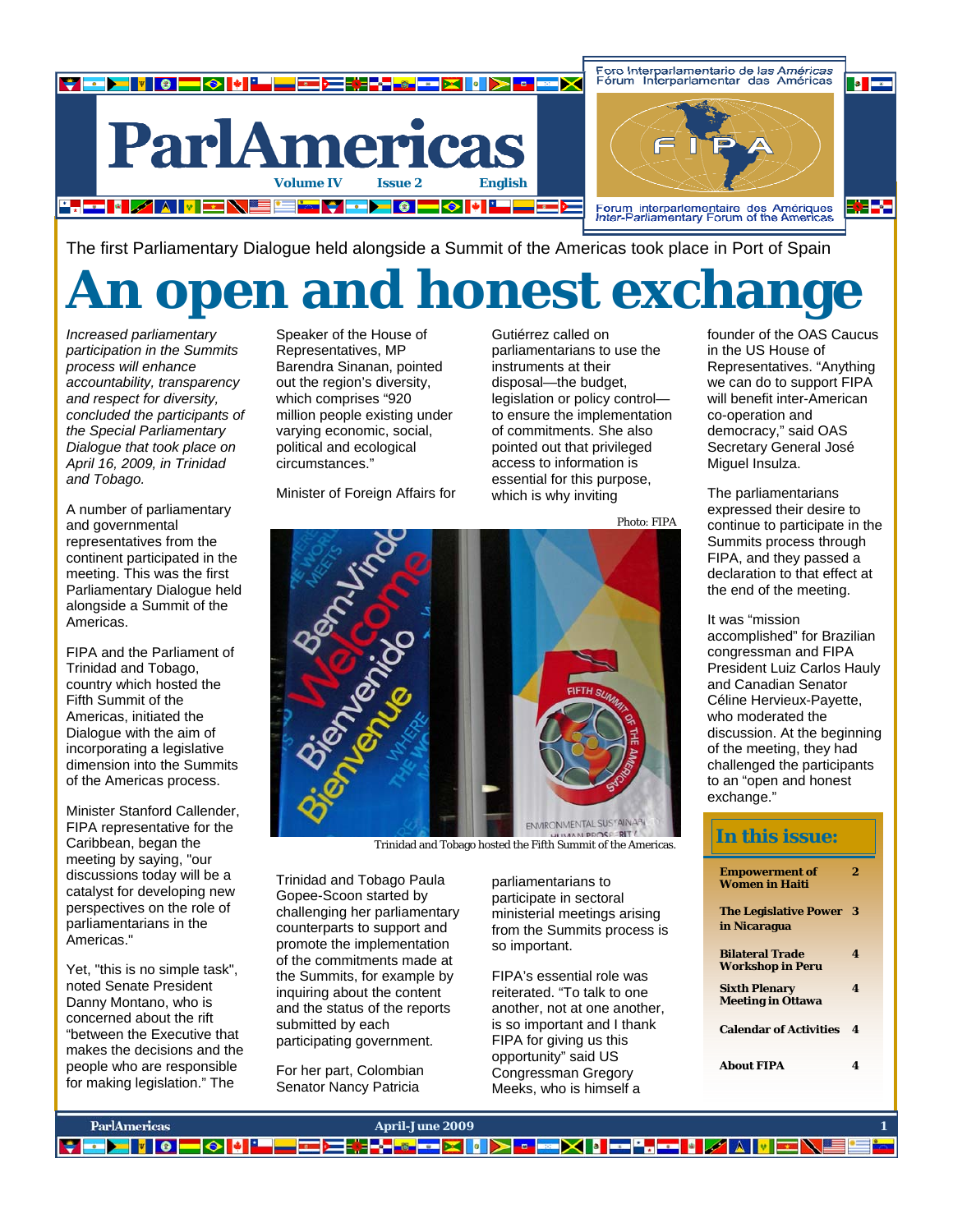# **The empowerment of women in politics in Haiti**

Emotions were not far from the surface during the opening of the training program for women in politics in Port au Prince, Haiti, on April 2-3. "There was so much feeling, so much emotion", said deputy María Estela de la Cruz, representative of the Inter-Parliamentary Forum of the Americas (FIPA) for Central America, describing her experience. De la Cruz, together with Gladys Sofía Azcona, another deputy from the Dominican Republic, Otilia Lux de Cotí, a deputy from Guatemala, and Martha Angélica Tagle Martínez, a deputy from Mexico, members of the Group of Women Parliamentarians of the Americas, were invited by the Parliamentary Centre of Canada and by MINUSTAH to share their experiences of political life.

The main objective of the program, which runs for one year, is to strengthen the skills of women interested in politics by means of sessions with a mentor, in order for them to participate in the 2009 and 2010 municipal, legislative or presidential elections.

Humble and generous, the female lawmakers shared their stories of life in politics: how they started out, the difficulties of reconciling family life with the commitments of a political career or of being a female head of the family, and the challenges of fulfilling citizens' expectations. In reviewing the lessons learned, all agreed on the need to work together beyond partisan boundaries, to maintain solidarity with other women in the field, and never to attack another woman in public.

Deputy de la Cruz emphasized that she found it satisfying to be able to pass on her experiences of "finding the strength to change things in a poor country". Describing herself as someone who has worked her way up "from the bottom", de la Cruz believes that it is particularly auspicious that this knowledge is being passed on by women from

Azcona herself experienced the difference between "what you read and what actually happens when you are in the country". "We are told that Haiti is the country with the highest levels of poverty and violence in the hemisphere, and people worry about coming here. But when we come here and see what the people are like, their warmth, the reality is different", she noted.

"I wish I had had this kind of



Parliamentarians, candidates and organizers share experiences and a laugh.

"another poor country", because it is empowering to women to learn that "even with limited resources, it is possible to bring about change".

Gladys Sofía Azcona called the meeting a "marvelous experience", and said that it exceeded all of her expectations compared to other such encounters in the course of her political career. training opportunity before entering Parliament", said parliamentarian Otilia Lux de Cotí.

Enthusiastic at what she calls "the transfer of knowledge from a group that has political experience behind it to women who need this kind of support, women who are just starting out in this career, who need a lot of political training", she agrees with her

peers on the need to pursue this initiative "into the second phase". As an example, she cited the possibility of a mentoring program aimed at forming a women caucus, as a way of creating a gender focus in the legislature in general or introducing political training as a core issue.

For Martha Tagle, of Mexico, the encounter was significant because it made her realize that "even in a time of grave economic, political and social crisis, citizens look for democratic stabilization".

She pointed out that "FIPA and the Parliamentary Centre are running a program for women candidates in order to empower women as a way of bringing about change – especially, she noted, because "the point of view that women bring to the Chamber of Deputies or to the Senate will allow them to legislate from a gender perspective".

Tagle summed up a wish shared by her fellow parliamentarians in the group: "that FIPA continue encouraging the sharing of experience by women parliamentarians and that it provide a follow-up to this program in Haiti and in other countries".

For FIPA, it was the second time that a group of women parliamentarians travelled to Haiti to be part of the training program for women in politics. The previous program was held in 2005.

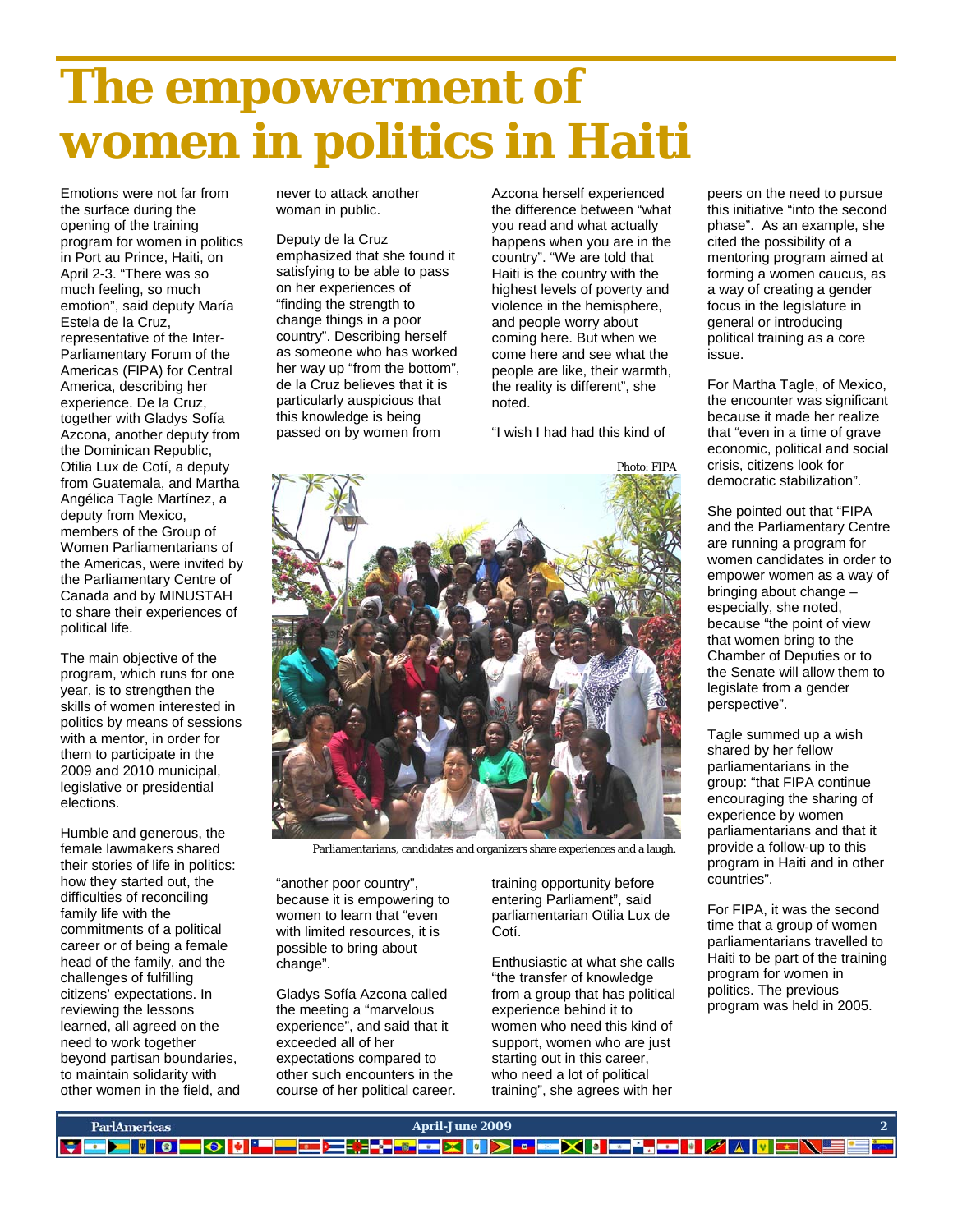# **Legislative Power in Nicaragua**

Nicaragua's Legislative Branch is unicameral, consisting of a National Assembly made up of 92 deputies. Elections to the legislature are held every five years, at the same time as the presidential elections. In addition to the 90 members elected by proportional representation at each election, both the immediate past president of the country and the runner-up in the presidential election automatically hold a seat in the Assembly.

The political parties use closed lists with a departmental or regional quotient, depending on the seat. Voting is not compulsory. Both regular or titular members and substitute members are elected for a five-year term. The substitute members replace the titular members either temporarily or permanently when the former are unable to exercise their functions.

The most important powers of the Legislative Branch are legislation (passing, amending, repealing and interpreting laws), representation (exercising the political power of the people by delegation and by mandate from the people), political and budgetary oversight (asking for information or requesting reports from the administration, etc.) and political direction. This last function includes the power to appoint members of the Supreme Council of the Office of the Comptroller General of the Republic, members of the Supreme Court of Justice, and magistrates of the Supreme Electoral Council.



In Nicaragua, the President of the Republic and every one of the 92 deputies of the National Assembly have the right to present legislative initiatives or bills. The following bodies also have the right to make initiatives, but only in their respective area of jurisdiction: the Supreme Court, the Supreme Electoral Council, the regional autonomous councils of the Atlantic Coast, municipal councils, Nicaragua's representatives to the Central American Parliament, and citizens, in accordance with the Citizen Participation Act. The majority of initiatives originate from members of the National Assembly.

It is up to the committee that is responsible for the subject matter with which the particular legislative initiative is concerned to rule for it or against it. The committee has the authority to make amendments, additions to or deletions from the proposal or, in the case of a new law, to present a new wording or version of the project. The

only bills that the committee cannot modify are those for approval of international treaties or conventions, which can only be either approved or rejected, and bills for pardons or proposals to award mercy pensions.

The next phase is that of consultation of the body or bodies that will execute the law and the various representatives and stakeholders. The results of the consultation are considered by the committee in the course of its work. Consultation is compulsory, and failure to carry out consultation may be grounds for the final decision to be declared invalid.

The final decision may be in favour of the legislation or against it, by majority or by minority. When the law is debated in plenary, the members of the Assembly have the right to make motions to modify, change, eliminate or reword the contents.

Once a proposed law has

Nicaraguan legislators during a plenary session.

Photo: Asamblea Nacional de Nicaragua

been approved, it is sent to the Executive for final approval, promulgation and publication. The President has the power to veto the law either in whole or in part. If he does not do so or does not publish it within 15 days of the date on which he receives it, the president of the Assembly orders its publication in the Official Gazette, so that it may take effect.

### **National Assembly (2007–2012)**

- ♦92 deputies
- ♦ 17 Women
- $\bullet$  75 Men
- ♦Main political groups : Sandinista National Liberation<br>Front 41.3% 41.3% Liberal Alliance 21.7% Liberal Alliance-Conservative Party Democratic 16.3% Sandinista Renovation Movement 4.3% Nicaraguan Unity 7.6% Independents 3.2%

| <b>ParlAmericas</b>  | <b>April-June 2009</b>                                            |  |
|----------------------|-------------------------------------------------------------------|--|
| IЭI<br><b>PERSON</b> | ▌▆▍▆▏▓▐▞▊▓▏▆▖▓▕▏▏⋝▏▘▐▘<br>▀▓▓░▓░▓▓▓▓▓<br><b>AVE</b><br><b>PER</b> |  |